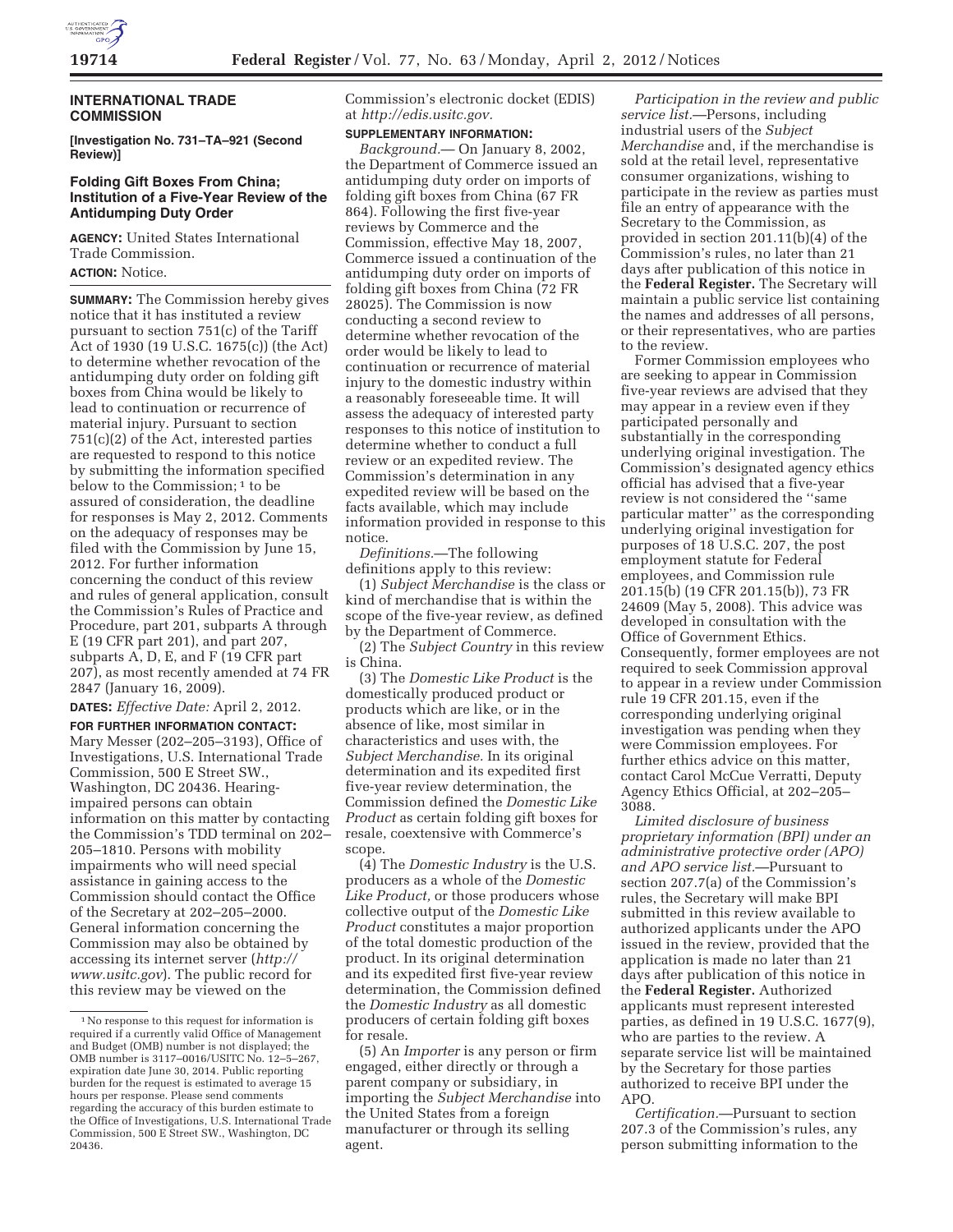Commission in connection with this review must certify that the information is accurate and complete to the best of the submitter's knowledge. In making the certification, the submitter will be deemed to consent, unless otherwise specified, for the Commission, its employees, and contract personnel to use the information provided in any other reviews or investigations of the same or comparable products which the Commission conducts under Title VII of the Act, or in internal audits and investigations relating to the programs and operations of the Commission pursuant to 5 U.S.C. Appendix 3.

*Written submissions.*—Pursuant to section 207.61 of the Commission's rules, each interested party response to this notice must provide the information specified below. The deadline for filing such responses is May 2, 2012. Pursuant to section 207.62(b) of the Commission's rules, eligible parties (as specified in Commission rule 207.62(b)(1)) may also file comments concerning the adequacy of responses to the notice of institution and whether the Commission should conduct an expedited or full review. The deadline for filing such comments is June 15, 2012. All written submissions must conform with the provisions of sections 201.8 and 207.3 of the Commission's rules and any submissions that contain BPI must also conform with the requirements of sections 201.6 and 207.7 of the Commission's rules. Please be aware that the Commission's rules with respect to electronic filing have been amended. The amendments took effect on November 7, 2011. See 76 FR 61937 (Oct. 6, 2011) and the newly revised Commission's Handbook on E-Filing, available on the Commission's Web site at *http://edis.usitc.gov.* Also, in accordance with sections 201.16(c) and 207.3 of the Commission's rules, each document filed by a party to the review must be served on all other parties to the review (as identified by either the public or APO service list as appropriate), and a certificate of service must accompany the document (if you are not a party to the review you do not need to serve your response).

*Inability to provide requested information.*—Pursuant to section 207.61(c) of the Commission=s rules, any interested party that cannot furnish the information requested by this notice in the requested form and manner shall notify the Commission at the earliest possible time, provide a full explanation of why it cannot provide the requested information, and indicate alternative forms in which it can provide equivalent information. If an interested party does not provide this notification

(or the Commission finds the explanation provided in the notification inadequate) and fails to provide a complete response to this notice, the Commission may take an adverse inference against the party pursuant to section 776(b) of the Act in making its determination in the review.

*Information to be Provided in Response to this Notice of Institution:*  As used below, the term ''firm'' includes any related firms.

(1) The name and address of your firm or entity (including World Wide Web address) and name, telephone number, fax number, and Email address of the certifying official.

(2) A statement indicating whether your firm/entity is a U.S. producer of the *Domestic Like Product,* a U.S. union or worker group, a U.S. importer of the *Subject Merchandise,* a foreign producer or exporter of the *Subject Merchandise,*  a U.S. or foreign trade or business association, or another interested party (including an explanation). If you are a union/worker group or trade/business association, identify the firms in which your workers are employed or which are members of your association.

(3) A statement indicating whether your firm/entity is willing to participate in this review by providing information requested by the Commission.

(4) A statement of the likely effects of the revocation of the antidumping duty order on the *Domestic Industry* in general and/or your firm/entity specifically. In your response, please discuss the various factors specified in section 752(a) of the Act (19 U.S.C. 1675a(a)) including the likely volume of subject imports, likely price effects of subject imports, and likely impact of imports of *Subject Merchandise* on the *Domestic Industry.* 

(5) A list of all known and currently operating U.S. producers of the *Domestic Like Product.* Identify any known related parties and the nature of the relationship as defined in section 771(4)(B) of the Act (19 U.S.C. 1677(4)(B)).

(6) A list of all known and currently operating U.S. importers of the *Subject Merchandise* and producers of the *Subject Merchandise* in the *Subject Country* that currently export or have exported *Subject Merchandise* to the United States or other countries after 2005.

(7) A list of 3–5 leading purchasers in the U.S. market for the *Domestic Like Product* and the *Subject Merchandise*  (including street address, World Wide Web address, and the name, telephone number, fax number, and Email address of a responsible official at each firm).

(8) A list of known sources of information on national or regional prices for the *Domestic Like Product* or the *Subject Merchandise* in the U.S. or other markets.

(9) If you are a U.S. producer of the *Domestic Like Product,* provide the following information on your firm=s operations on that product during calendar year 2011, except as noted (report quantity data in pieces and value data in U.S. dollars, f.o.b. plant). If you are a union/worker group or trade/ business association, provide the information, on an aggregate basis, for the firms in which your workers are employed/which are members of your association.

(a) Production (quantity) and, if known, an estimate of the percentage of total U.S. production of the *Domestic Like Product* accounted for by your firm's(s') production;

(b) Capacity (quantity) of your firm to produce the *Domestic Like Product* (i.e., the level of production that your establishment(s) could reasonably have expected to attain during the year, assuming normal operating conditions (using equipment and machinery in place and ready to operate), normal operating levels (hours per week/weeks per year), time for downtime, maintenance, repair, and cleanup, and a typical or representative product mix);

(c) The quantity and value of U.S. commercial shipments of the *Domestic Like Product* produced in your U.S. plant(s);

(d) The quantity and value of U.S. internal consumption/company transfers of the *Domestic Like Product*  produced in your U.S. plant(s); and

(e) The value of (i) Net sales, (ii) cost of goods sold (COGS), (iii) gross profit, (iv) selling, general and administrative (SG&A) expenses, and (v) operating income of the *Domestic Like Product*  produced in your U.S. plant(s) (include both U.S. and export commercial sales, internal consumption, and company transfers) for your most recently completed fiscal year (identify the date on which your fiscal year ends).

(10) If you are a U.S. importer or a trade/business association of U.S. importers of the *Subject Merchandise*  from the *Subject Country,* provide the following information on your firm's(s') operations on that product during calendar year 2011 (report quantity data in pieces and value data in U.S. dollars). If you are a trade/business association, provide the information, on an aggregate basis, for the firms which are members of your association.

(a) The quantity and value (landed, duty-paid but not including antidumping duties) of U.S. imports